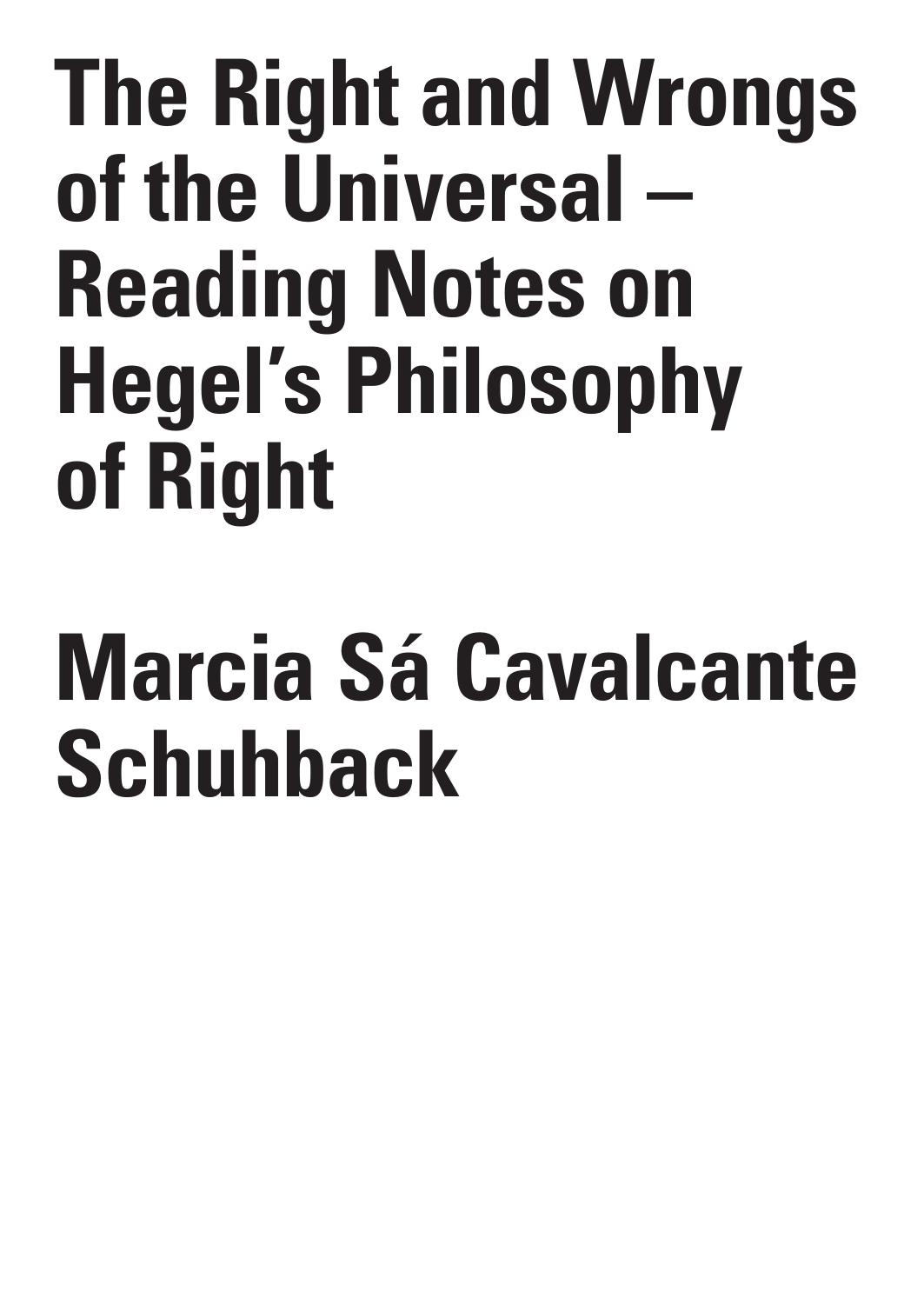**Abstract:** The present article presents a discussion about the relation between the right of the universal and the universality of rights departing from Hegel's Philosophy of Right. It tries to find in Hegel's thought a path to think the crisis of universality that pervades our contemporaneity. It outlines some lines of thought that may contribute to further reflections on Hegel's view on the tragic dialectic between the particular and the universal and to possible attempts to overcome it.

**Keywords:** truth, rational, right, philosophy, state

Hegel's *Philosophy of Right* [1821] is a "*Grundriß*", an outline, a sketch to a philosophy, and more precisely to a philosophy of right. It aims to present the fundamental lines, the *Grundlinien* to the task of giving a philosophical fundament to right, indeed, of accounting philosophically for the right of right. In the *Preface* not only, this outline is presented but a philosophy of the outline is also outlined. Currently outline means a line by which a figure is delineated, but in Hegel the prefix "out" is subtly emphasized when the outline is brought closer to the image of a thread being woven and interlaced, mythologically associated to Penelope's web. Thus, as Hegel's points expressively out, at stake in this work, which is a work of philosophy, is its ephemeral character, "ephemeral as Penelope's web, one which must be begun afresh every day"1 . Relating to Penelope, Hegel implicitly reminds us that in order to begin afresh every day, the woven must be unwoven every night. Insofar as philosophy puts together a work that is as ephemeral as a weaving that weaves by means of unweaving – Penelope's web – this work has the feature of an outline. Besides the idea of ephemeral work, defined as weaving through unweaving, the philosophical outline to a philosophy of right is also described as 'amplification', [*Ausdehnung*], an amplified compendium. If such a work can still be called a "compendium" or a "manual", it is because, as Hegel observes, it amplifies previous "remarks", originally intended to be a "brief compass to indicate ideas", a working material for the lectures that constitute the *Encyclopedia of the Philosophical Sciences* [1817]. This amplification aims to occasionally clarify "the more abstract parts of the text" and take "a more comprehensive look at current ideas widely disseminated at the present time"2 . Moreover, following closely the text of the *Preface*, what most distinguish the philosophical outline from an ordinary compendium is above all its method, which "constitutes its guiding principle" [*das Leitende*]. The presupposition "here", meaning "in this book", is that what defines the "philosophical" method of an outline

1 Hegel 1970. From now on cited as Hegel 2008, p. 3.

2 Ibid.

S I S & C R I T I Q U E / Volume 8

Issue 2

C R I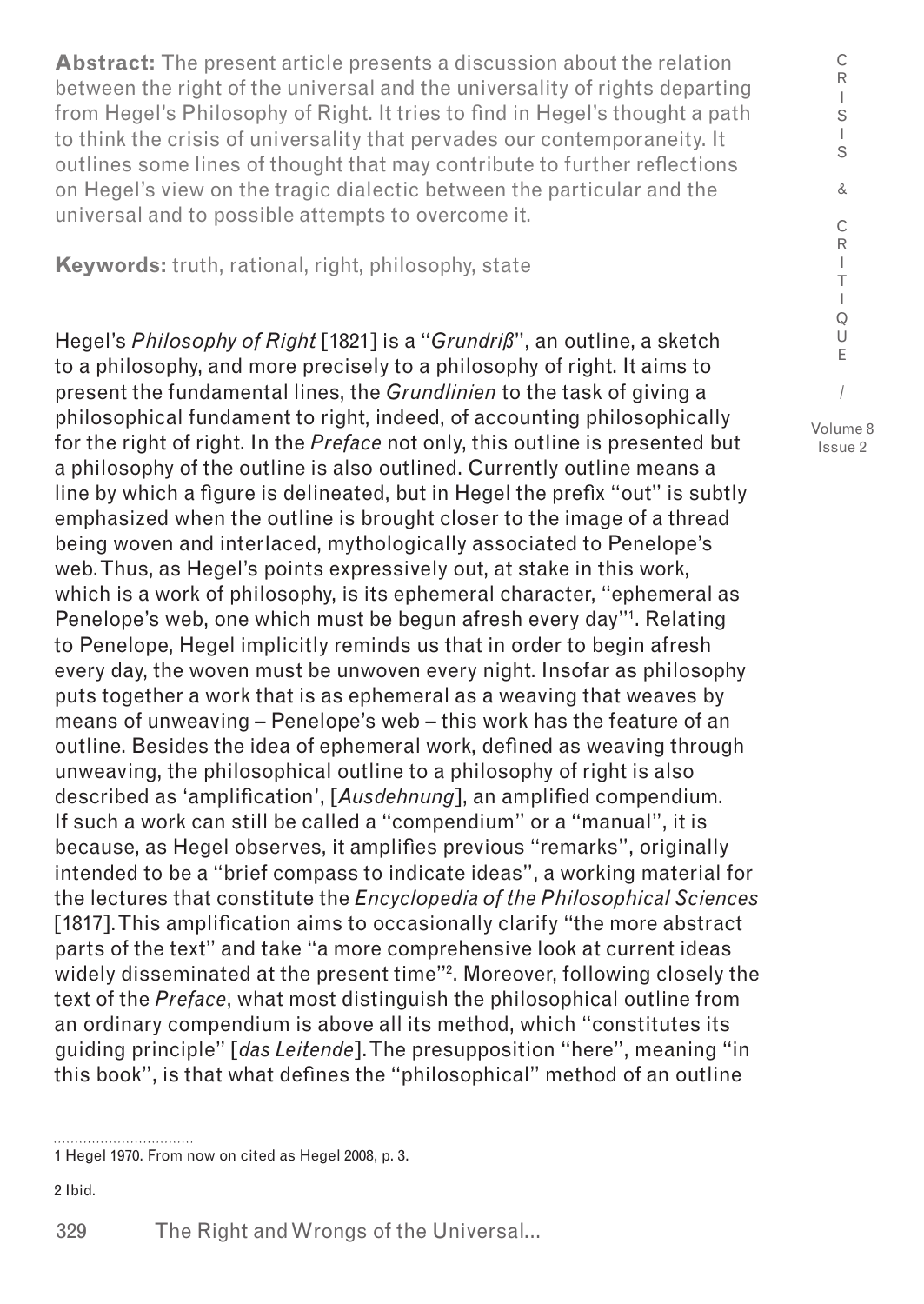is the mode of progression [*Fortschreiten*] from a matter to the other and the scientific path of demonstration, when "scientific" [*wissenschaftlich*], the means to demonstrate the speculative way of knowing in this progression. It is the speculative way of stepping [*schreiten*] forward and of demonstrating, in the speculative way of knowing that defines the philosophical way of knowing, that shows how philosophy is "essentially distinct from any other way of knowing". Philosophy is the insight not merely into this difference but "into the necessity of such a difference". Furthermore, as Hegel insists "here", only the insight into this necessity of knowing differently from any other way of knowing "can rescue philosophy from the shameful decay [*schmählichen Verfall*] in which it is immersed at the present time"3 . This philosophical outline exposes the way philosophy is an ephemeral work [a s the web of Penelope], how it clarifies the abstract content of the former text, how it expands and amplifies current ideas, and how it steps from a matter to another forward, demonstrating its scientific mode as the whole speculative way of knowing, from out an insight into the necessity of knowing differently from any other way of knowing is presented, since this is assumed to be the only way to rescue philosophy from its shameful decay. This philosophical outline exposes the proper of philosophy, its property, indeed how philosophy can be done in the right way – it delineates the right – in the different senses of the word, justice and correctness - of philosophy.

The Preface of the *Philosophy of Right* is an outline of the Right of philosophy. In the following essay, I intend to follow this outline, in times as ours that expand which was already very much at stake in Hegelian time: the wrongs of philosophy, its unright or injustice, its insufficiency and inadequacy. Philosophy sounds today, politically incorrect. Not only in the sense that Marx has tried to correct philosophical alienation, when denouncing its idealism<sup>4</sup>, but for what renders philosophy a distinct mode of knowing, namely its claim of universality. Along centuries and even for Marx critique, the revindication of universality has defined the philosophical attitude as distinct from other forms of knowing and as the remedy for unknowing and naivety, and in Modernity for philosophical decay. Each modern philosophy has presented a diagnosis of philosophical decay and a remedy, that either in terms of critique or of dialectics, is fundamentally based on the vindication of universal claims. The series of vindications written in Modernity, of the Rights of Man, of the Rights of Woman (Wollstonecraft)<sup>5</sup>, indeed, of the Rights, are vindications of the value of the universal. At stake today, in our today, is

3 Ibid., pp.3-4.

4 See Calvez 1956; Calvez 1964.

5 Wollstonecraft 2008..

330 The Right and Wrongs of the Universal...

I S I S & C R I T  $\mathbf{I}$ Q U E / Volume 8 Issue 2

C R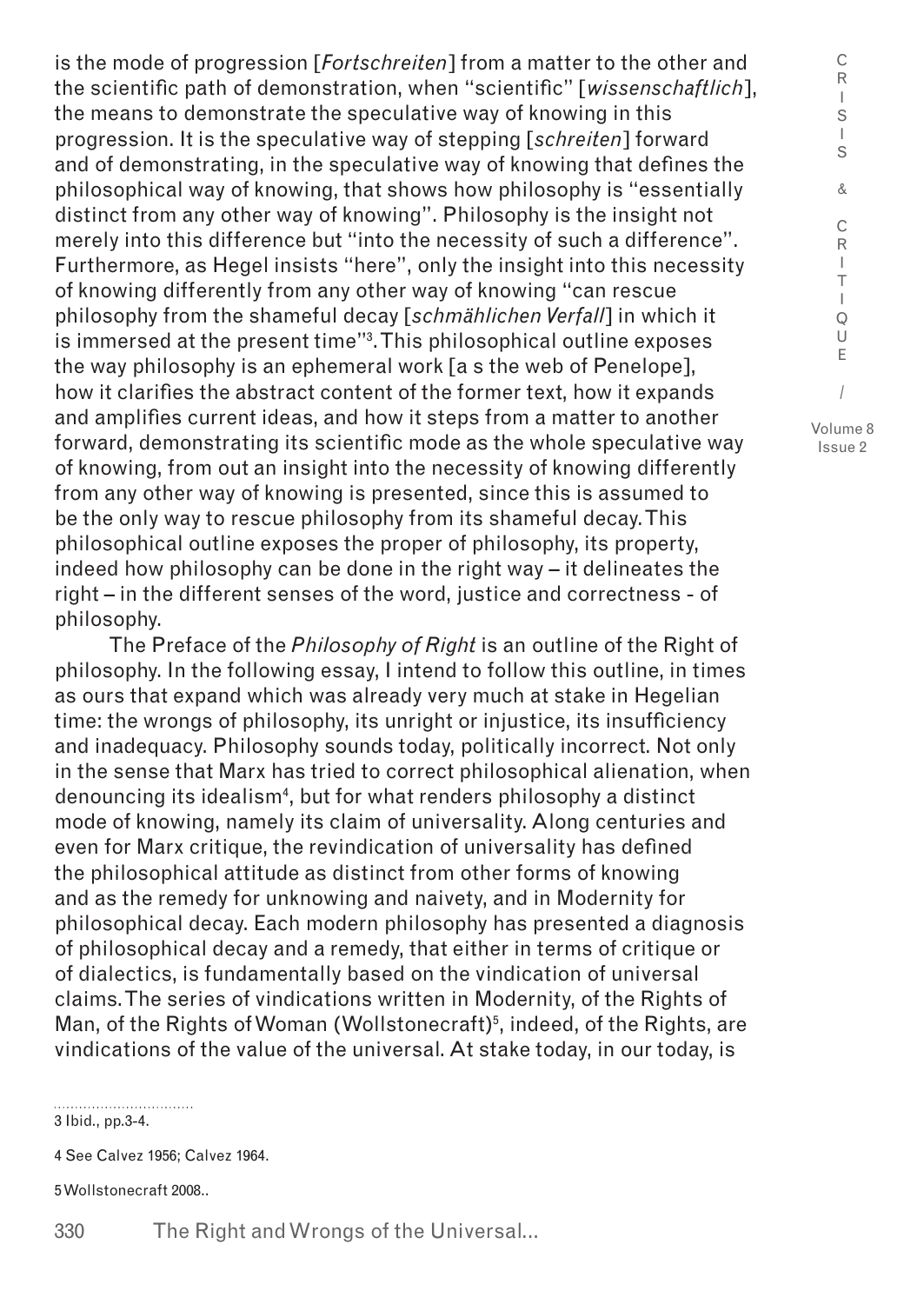however more the condemnation of universality as source of the wrongs of the world. Today the right of universality does not equal the universality of rights, rendering the universal, universality and universalism a critical point in which theory and praxis are confronted. It is in regard to this actuality which is "ours" that I propose the following outline of a reading of some lines of Hegel's *Philosophy of Right*, focusing on the question of the right to universality in times where the universality of rights is overall at play.

In the *Preface*, Hegel speaks of the "shameful decay" of philosophy, in times when "the rules governing knowledge that is attainable by the understanding [*Verstandserkenntnis*], have become recognized as inadequate for speculative science; or rather their inadequacy has not been recognized, it has only been felt"6 . It is from out the disregard of reasoning that Hegel begins his critique of philosophy at his time. He emphasizes how these rules of reasoning have been thrown away because they have been considered mere "fetters" [*Fesseln*] and chains, when the strive has become the one of speaking from the heart, from imagination and incidental intuition. His critique is a critique of the romantization of philosophy and the corresponding despise of philosophical logic, which is the logic of the spirit<sup>7</sup>. Nevertheless, since "reflections and relations of thought must also enter the scene", unconsciously or not, whether one wishes or not, even when one speaks from the heart and imagination, to despise deduction and reasoning would be mere blindness. Hegel does not see much need to expand too much on this because if the reader does not forget that this work is a work of philosophy, it will become clear that as such its whole and the formation of its parts "rests on the logic spirit [*dem logischen Geist*]8 . As a work of philosophy, what is being searched is the rational ground of rights beyond the mere feeling that something is right or wrong. The oldest philosophical "truth" about truth is its universality, universality that more than going beyond, *exceeds* the plurality of particular views. Hegel is a modern philosopher, and as such he is a writing philosopher, a philosopher in the medium of writing and written lines. He knows that there is a writing of philosophy addressed to a public and that philosophers are active members of the public sphere, being therefore committed with public recognition and validity. This is also a decisive point of depart for Marx's critique of Hegel and of philosophical alienation since for Marx one of the hugest problem of politics at his times is how it has been pervaded by philosophical alienating idealism<sup>9</sup>. Hegel attacks

................................ 6 Hegel 2008, p. 4.

7 Denis 1984.

8 Ibid..

9 See a. O. Marx's German Ideology and the Critique to Hegel's Philosophy of Right.

C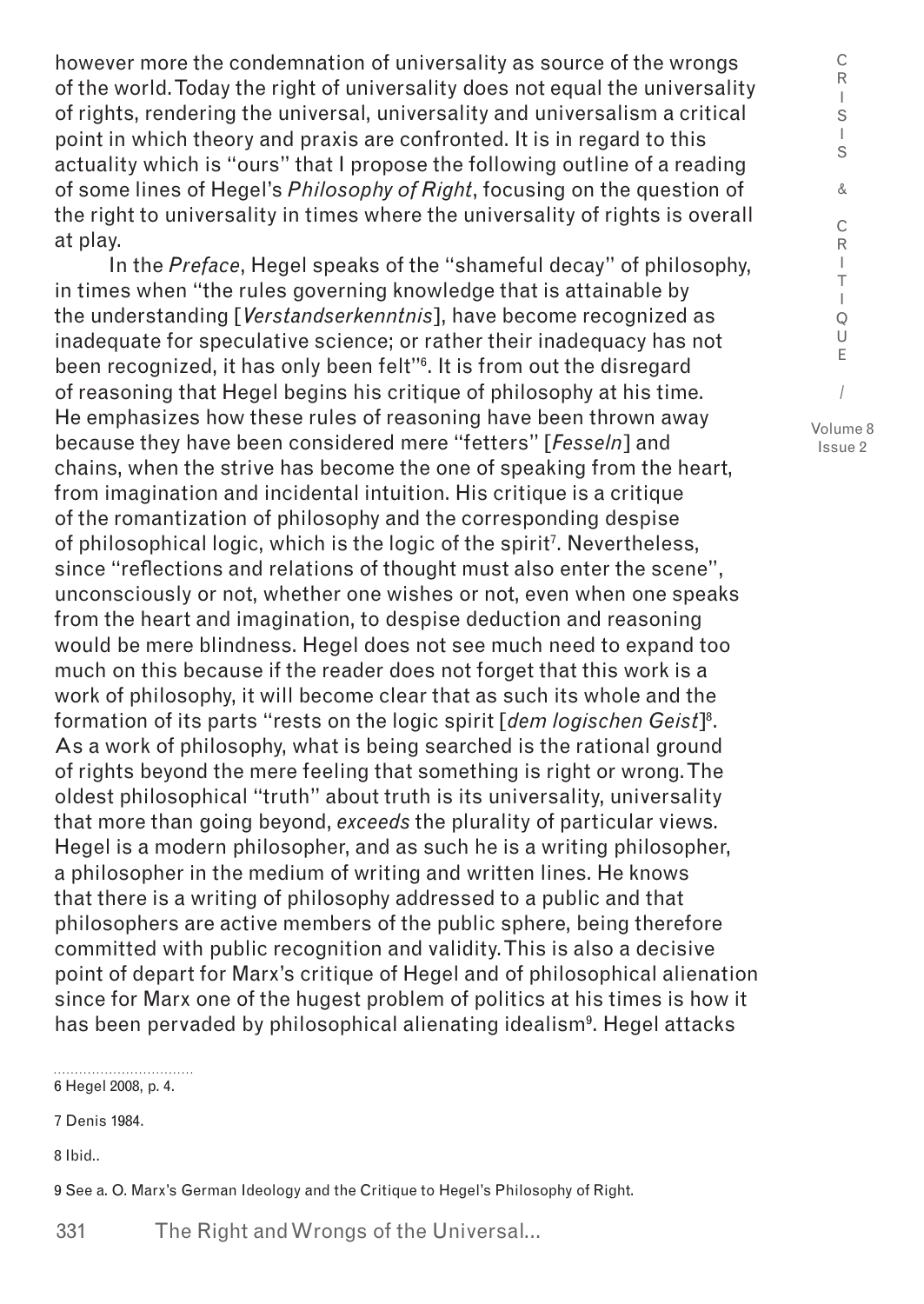the writers on philosophy for assuming as the main philosophical task the discovery, the statement, and the dissemination not of the truth and sound concepts but of *truths* in plural. For him, this is merely the "superfluous labour of a busybody", which warms up again and again the same old stew and serves it round to everybody<sup>10</sup>. Plurality of truths does not rescue philosophy from its decay but is its decay – thus for Hegel in this plurality that only "warms up again and again the same old stew" truth loses its right. The decay of philosophy has to do with the loss of the right of truth. The "crush of truths" discovered, stated and disseminated in philosophical writing shows considerations oscillating "formlessly" from this to that, and no one knows if there is something "enduring" [*etwas Bleibendes*] which is neither old nor new. Only philosophical science is capable to discern the truth that exceeds this crush of truths – and account for the right of truth and of its universality. The *Philosophy of Right* is committed with this account; it is this philosophical account.

Hegel departs that there is a "truth about right", as there is a truth about ethical life [*Sittlichkeit*] and the State which are as old as their exposition and recognition in public laws and public morals and religion. How does this old truth about right, the truth of right gives itself? Hegel states that its truthfulness is given by a discontentment from the thinking mind which not content to possess this truth as something closest to us requires to be "grasped in thought". The given truth of right, being so close to us, being so known demands to be grasped in thought, to be recognized. For Hegel, this closeness of the truth of right appears in its "rational content", indeed as the very core of rationality, which requires to win "the *form* of rationality". The truth of right, which cannot be separated from the right of right is the rational as such; as such the rational truth of right is already the right of rational truth, and a philosophy of right is therefore the right of philosophy. These tautological formulae express one of the fundamental laws of philosophical science, according to Hegel, which is the essential bound between content and form<sup>11</sup>. The truth of right – and of ethical life and of the State – is old and the closest to us; it is given as the very core of the rational, meaning that the truth of right is the truth of rationality as well, which is not only for Hegel but since millennia of philosophical thought the truth of free thinking. Free thinking, rationality, insists Hegel, is the one that "does not stop at the given", whether by external authority or by inward feeling. Free thinking is on the contrary the one that starts out from itself and "demands to know itself as united in its innermost being with the truth"<sup>12</sup>. This is the

10 Hegel 2008, p. 4

12 Ibid., p.5

I S I S & C R I T  $\mathbf{I}$ Q U E / Volume 8 Issue 2

C R

<sup>11 &</sup>quot;What we have to do with here is [philosophical] science, and in such science content is essentially bound up with *form"*. Hegel 2008, p. 4.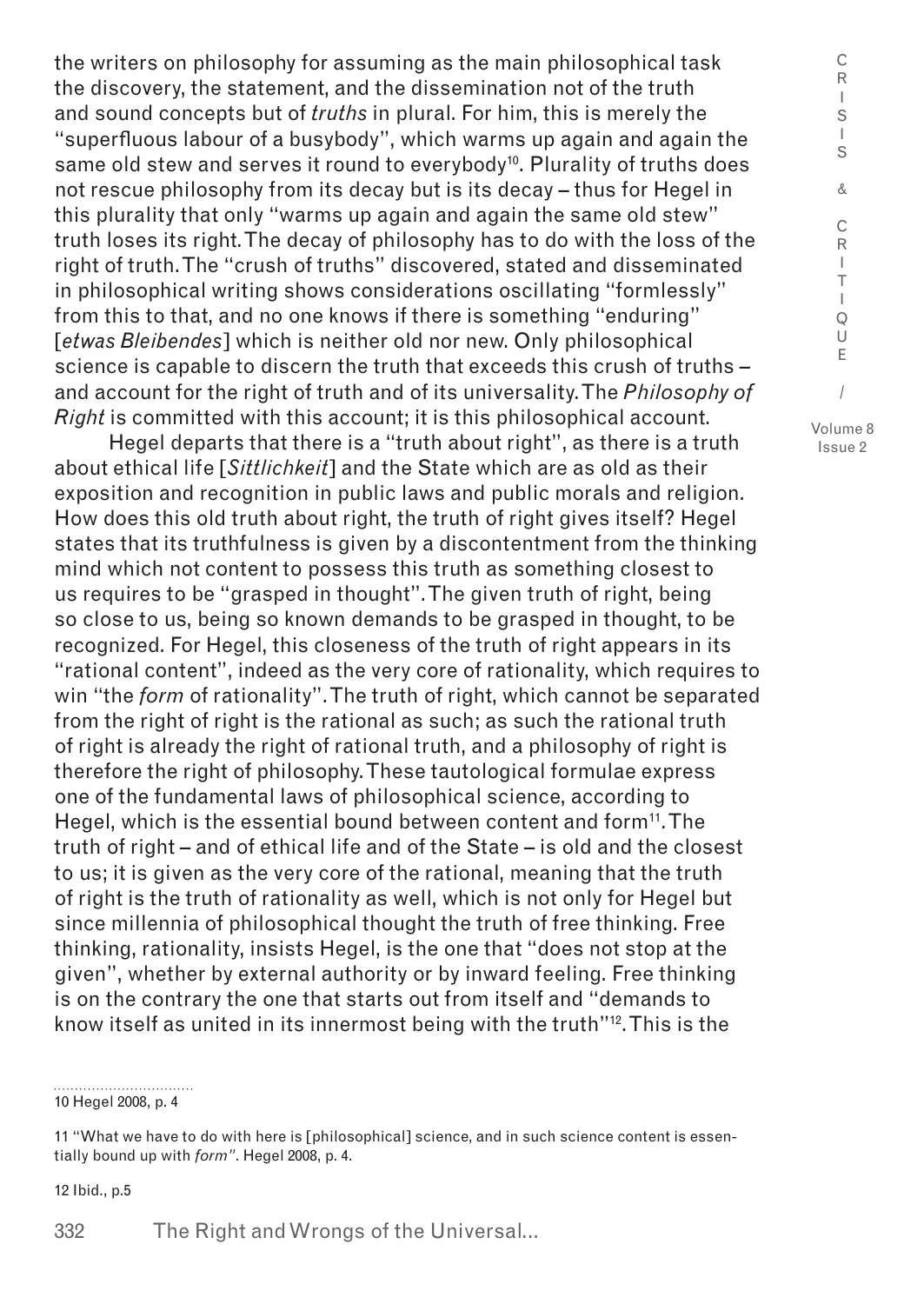ground from which it becomes possible to distinguish and discover in an infinite *variety of opinions* [*verschiedenen Meinungen*] what is universally recognized and valid. Thus, what is universally recognized and valid is according to Hegel the very substance of right and the ethical. And in so far as the State and ethical life are the concrete forms of universal recognition and validity, their commands – *Gebote* – build substantial right. Any claim of free thinking is a claim for the indissociable bound between universality and right, for the universality of right and the right of universality. To defend the freedom of thought as freedom to diverge from what is universally recognized and valid and invent for itself something particular is therefore to pervert the right of philosophy into its wrong.

The way Hegel analyzes the despise of philosophy in his times is not merely a description of how each individual lets emerge from the heart, from imagination and enthusiasm each own truth, and thereby claiming that truth cannot be known. What Hegel also attacks is how philosophy has perverted itself, and how difficult it becomes to distinguish philosophy from non-philosophy when "governments have proven their trust in those scholars who have devoted themselves to philosophy". The more philosophy becomes institutionalized, proven by governments, so that "professorial chairs of philosophy have been retained only as tradition…", "allowed to lapse"13, the more philosophical difference becomes undifferentiated knowledge. The difficulty lies in that all thoughts and topics are reduced to the same level<sup>14</sup>, and all distinctions are abolished; the more the particular is claimed and acclaimed against the universal, the more the particular is abolished. Hegel insists in a levelling process as result of the divergence of the universal. "The result of this levelling process is that the concepts of truth and the laws of ethical life likewise become nothing more than opinions and subjective convictions. The maxims of the worst of criminals, since they too are *convictions*, are put on the same level of value as those laws, and at the same time any object, however bare and particular, any material, however dry, is given the same worth as that which constitutes the interest of all thinking people and the bonds of the ethical world"15. Divergence from universality, that is, subjectivation results in putting all positions, thinking people and criminals, those who construct the bounds of the ethical world and those who destroy them, the democrat and the fascist – if we would translate Hegel to our today – on the same level of value. When the principles of rights and duties are such a serious matter – as much as in Hegel times as in ours – the thing, namely the question of the truth of right and the right of truth, indeed the necessity of a philosophy

13 Ibid., p.11

14 Ibid, p.12

15 Ibid., p.13

333 The Right and Wrongs of the Universal...

I S & C R I T  $\mathbf{I}$ Q U E / Volume 8

Issue 2

C R I S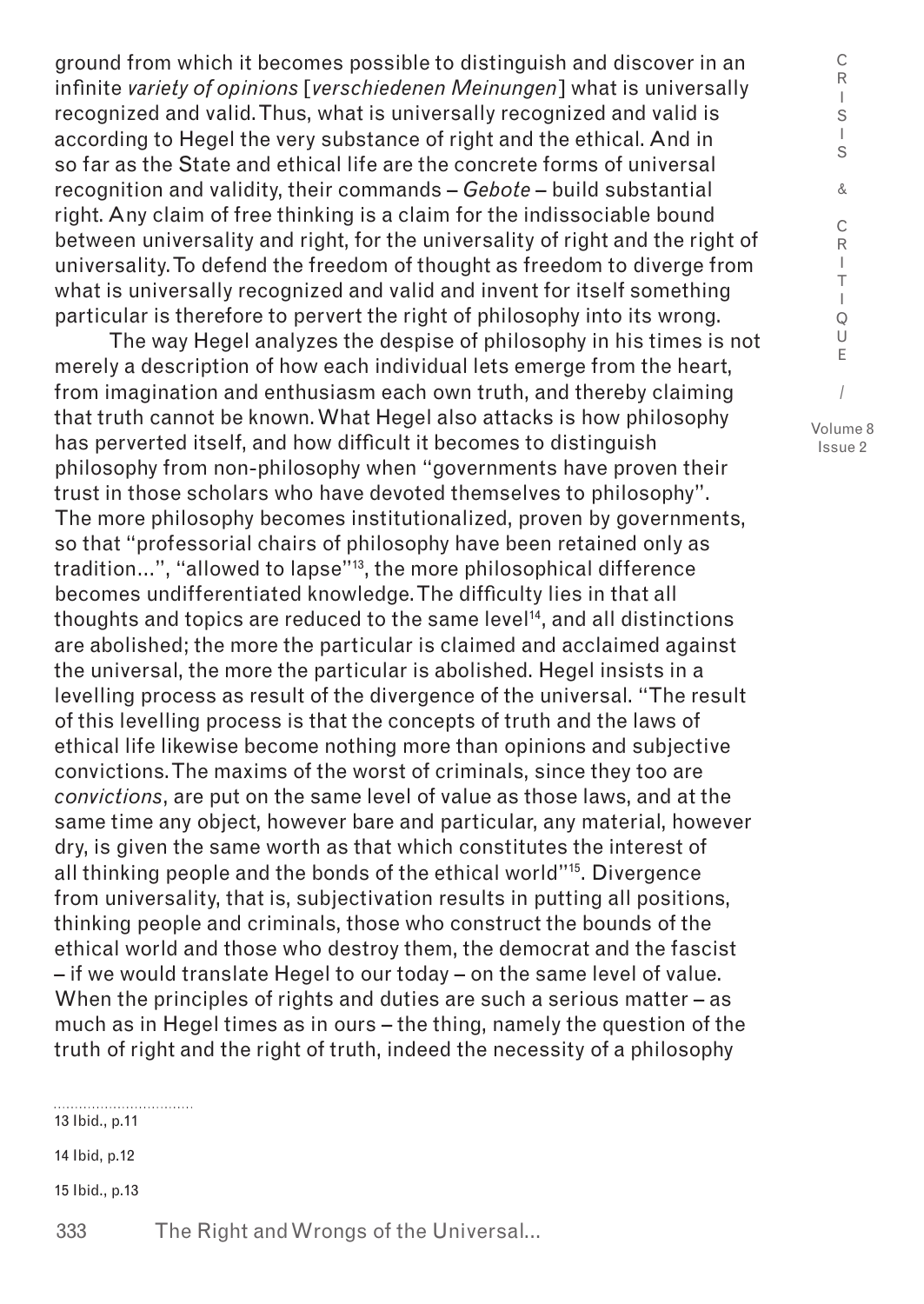of right that converges with the right of philosophy has to be actualized. If the core of the question is the one about the universality of right and right of universality, then this must be unfolded out from the relation of philosophy to actuality.

Philosophy is "the exploration of the rational" and "it is for that very reason the comprehension of the present and actual"16. The link between the rational and actual is for Hegel a central maxim of the *Philosophy of Right*, which formulates one of Hegel's most proverbial sentences: "What is rational is actual and what is actual is rational"17. Not even Plato's *State*, Hegel claims, which is commonly considered an empty ideal is nothing but an attempt to seize the nature of Greek ethical life. The task of rationality is not to seize a beyond, supposed to exist, but the present and the actual. Thus "the important thing, then, is to recognize in the semblance of the temporal and transient the substance which is immanent and the eternal which is present"<sup>18</sup>. The rational is actual because it is nothing but its actualization, its effectivity. As Jean-Luc Nancy has clearly shown, Hegel's rationality is infinitude actualizing itself, indeed the infinity of actualization, of coming into existence. Thus, "the act of the infinite is anything but a given" [*Mais l'acte de l'infini est tout sauf un donné19*]. Nancy puts in his own words Hegel's words in the Preface that say: "for since rationality (which is synonymous with the Idea) enters into external existence [*Existenz*] simultaneously with its actualization, it emerges with an infinite wealth of forms, shapes and appearances"20. It is not about how a form is the mirror of a rational idea but how rationality is nothing but the coming to form, something that can however only be seen – that is, thought – after it has come to form. Philosophy is always late, and epigonal as the owl of Minerva which spreads its wings only at the falling of the dusk, the grey in grey, seeing the coming to form withdraw when form has been formed.

Hegel insists that the question he addresses in this Outline is the philosophical question of the right, of the State, of ethical life. He is engaged with a "work of philosophy", with thinking the rational as the actual, and that is why "it must be removed as far as possible from any attempt to construct *a state as it ought to be*"21. In which sense, the question is about the actual and about the state? It is the question of the State as the very stand of the right of the actual. This can only make

16 Ibid 17 Ibid., p.14 18 Ibid. 19 Nancy 2018, p.44; Nancy 2002, p.25 20 Hegel 2008, p.14 21 Hegel 2008, p.15 The Right and Wrongs of the Universal...334

C R I S I S & C R I T  $\mathbf{I}$ Q U E / Volume 8 Issue 2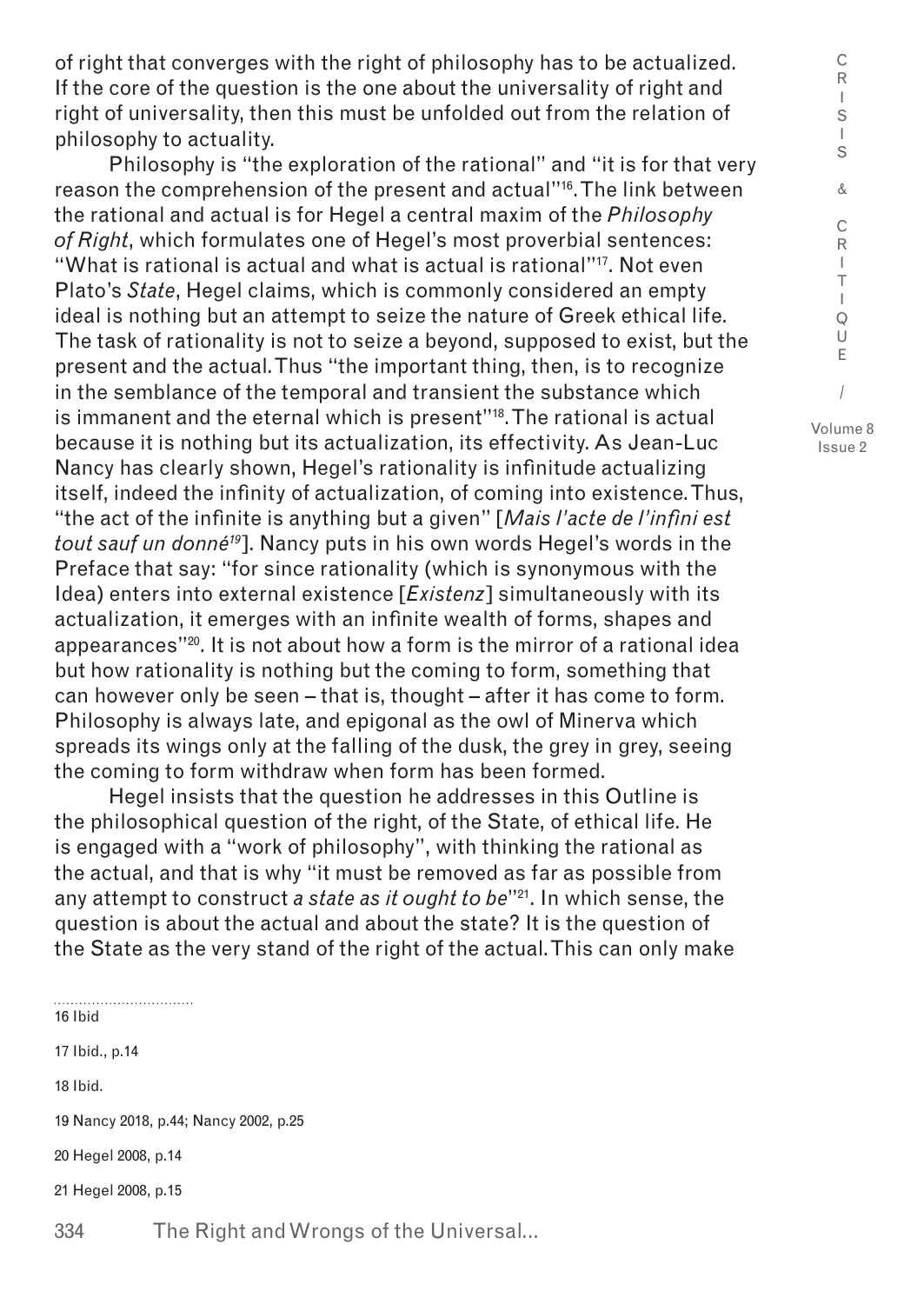sense if the metaphysical and the political senses of the word "State", the metaphysical sense of a position or stand, and the political of a constituted form of government, supreme civil power, and organization of a country are not dissociated. The State is the establishment in which the established appears as what establishes, a concentrated word for Aristotle's extensive definition of essence, as *to ti ên einai* , τὸ τί ἦν εἶναι22, "that what was being". The State is the objectivation of the law of the actual as the one of being an actualization that can only be seized as actualization in an epigonal mode, i.e. when already actualized, as "that what was being".

The actual is in Hegel's words "what is", *was ist*. What is is a "state" of affairs, to use a post-hegelian expression. The task of philosophy is to comprehend the actual, *what is*, because what is is reason. It is absurd to think that philosophy can or should transcend its contemporary world. "*Here* is the rose, dance *here*", quoting another passage from the *Preface*. The fundamental law of free thinking – the right of philosophy – is to recognize "reason as the rose in the cross of the present" [*die Vernunft als die Rose im Kreuze der Gegenwart*], thus only this recognition is capable to reconciliate to actuality, those in whom "there has once arisen an inner voice bidding them to comprehend"<sup>23</sup>, and not only to preserve and persevere in their subjective freedom. The cross of the present gives the image of the "what is" as transient and transitory, of the restlessness of the actual, as Jean-Luc Nancy emphasized so adequately, thus what is, the actual, is not the point or position in which the past and the future meets but the passing from one to the other – the passing that can only be seized as already past and still not come, a passing that has no language except the language of the nostalgy of forms or losses and the one of the utopias of futures or foundations – "the beautiful Greek city" and "the organic State of constitutional monarchy"<sup>24</sup>. These are, as Nancy formulated, mere margins of the restless present, which opens up itself between the dawn of a plenitude [the Greek] and the imminence of an emergence [constitutional monarchy]. As the vision of the owl of Minerva, philosophy sees the actual, i.e, what is, as what was being, and as such as an actual whose act of actualization escapes from the view precisely when being seized as actual. Philosophy can only see the actual *aprèscoup, nachträglich*, to use a Freudian concept, the never seen before, the actual, as what has already been seen, a "*déjà-vu"*. Thus, the actual, what is, is an actualization and in question is how to seize an action *in actu*, since an action is not something that acts; in fact, something that acts

22 Aristotle 1935, 1029b

23 Hegel 2008, p.15

C R  $\mathbf{I}$ S I S & C R I T I Q U E / Volume 8 Issue 2

<sup>24</sup> I am following here Nancy's considerations in the chapter "Present" of his Hegel 2018, pp. 43- 51; Nancy 2002, pp. 25-31.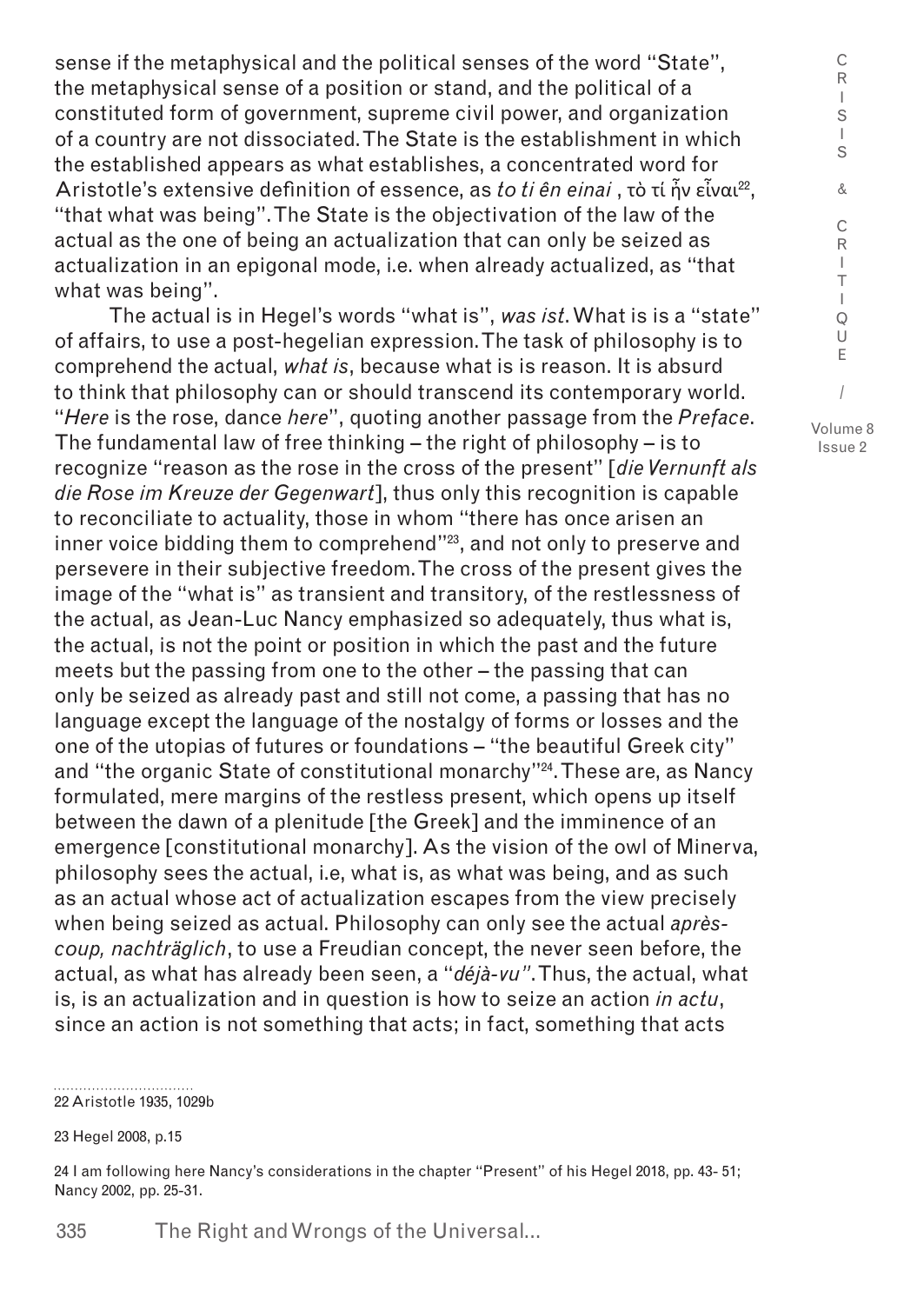is what comes out from the very process of actualization. That is why the actual, what is, is for Hegel the "naked openness of history", recalling an expressing by Nancy, when, in a sudden instant, this movement – of seeing the coming after it has come – called history, shows itself as the cross of the present, and therefore as an "act of negativity"25. The way the owl of Minerva sees, *après-coup, nachträglich*, what is, is very far from a metaphor or image; it is a central key to Hegel's philosophy.

From this view on what is, on the actual, it becomes clearer why the actual is in itself a movement. Not firstly a movement from the past toward the future, but the movement proper to an actualization, to a manifestation. What is, is not merely what is there; it is what manifests itself, what appears. Phenomenology is a central term in Hegel's thought. Manifestation is a movement; what is, manifests itself. One of the most thought opening paths of Jean-Luc Nancy's readings of Hegel lies in his interpretation of the movement of manifestation of what is, of the present and actual. Thus the main concern is not the apparently most evident, namely that what is manifests itself to consciousness, but this intentionality belongs to a larger movement taking place at the core of what is. It is the movement in which what is, the present and the actual relates to what is not, i.e, to every other what is and thereby to the what is as such. In Nancy's words, to say that what is manifests itself is to say that manifestation manifests manifestation. If philosophy is a thought of what is, of the present and actual, is because the what is, the present and actual are the remainder, *das Bleibende*, rather than the eternal enduring, or the eternal enduring is the remainder of this movement. What philosophy seizes in what is, in the restless of the present and actual is its movement, its passage which is at once, with Nancy's words, "self-affirmation and restless of the other"26. What is is therefore in itself passage into otherness. In this sense, what is, manifesting itself as something, as each thing, is a vitality, showing that each thing, the particular is in itself a toward another – the each-ness of each thing touches in itself the eachness of another thing, of what it is not. Whatever "particular" precisely in its particularity touches another particularity as what it is not, and hence what exceeds the particular, namely, the universal. In this sense, what is, the thing gives itself as this thing, as each thing. Here lies what Hegel called "the factum of physical or spiritual... vitality"  $27$ , or rather the physical or spiritual vitality of the factum, of what is. Nancy clarifies this vitality saying that "vitality is the character of bearing itself out of itself", "manifesting itself it is in relation. It singularizes itself. Every thing is

25 Nancy 2018, p.47; Nancy 2002, p.28.

26 Nancy 2018, p.46; Nancy 2002, p.27.

27 Hegel 2010..

336 The Right and Wrongs of the Universal... C

R I S I S & C R I T  $\mathbf{I}$ Q U E / Volume 8 Issue 2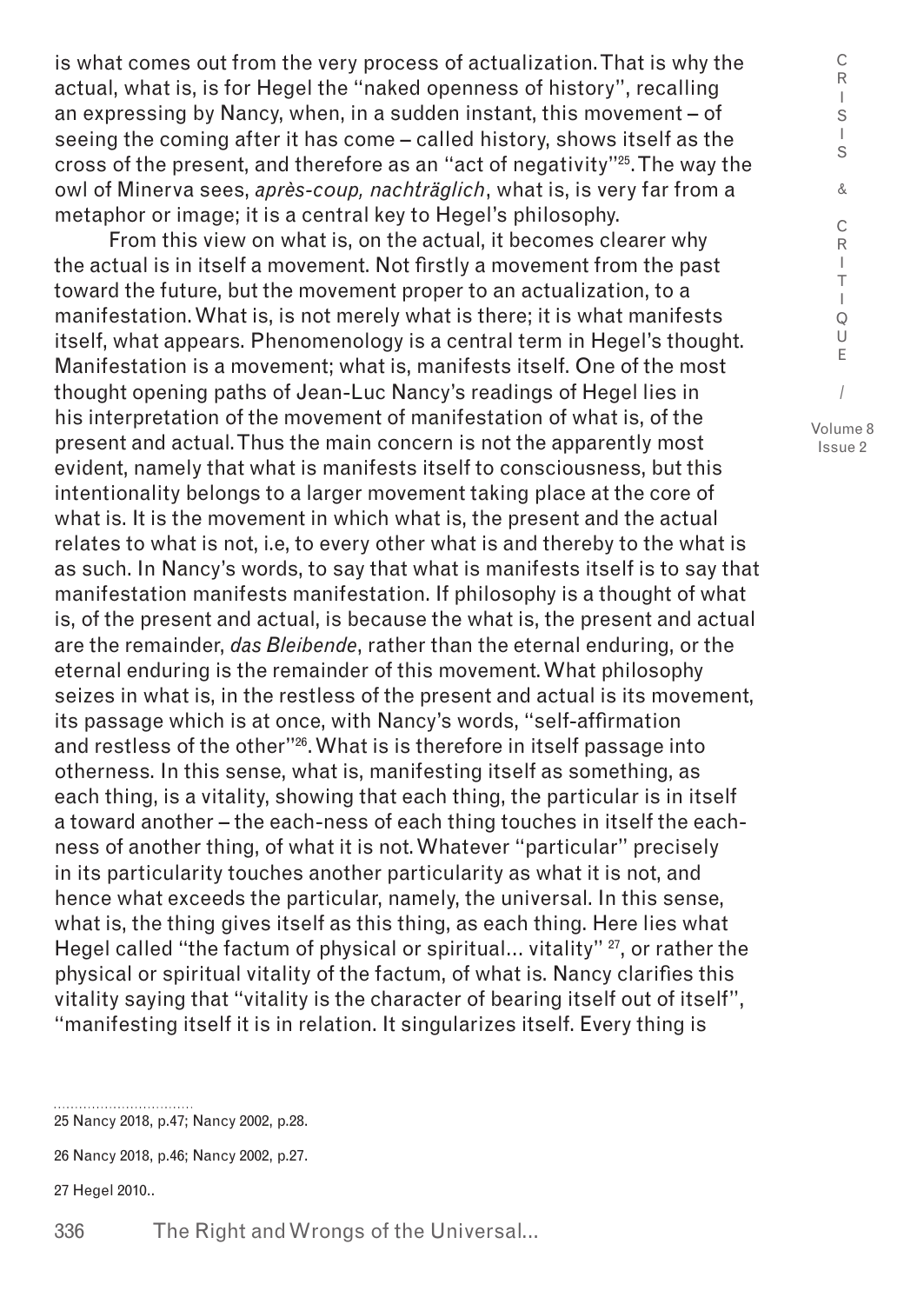singular"28. What is, the present and actual insofar as it is this negativity – of touching in itself other than itself, what is not – of bearing itself out of itself, touches the core of the dialectic between the particular and the universal. It touches transforming it since the particular emerges as the wrong and perverted philosophical meaning of the singular, in which the singular is reduced to the closure of a "being itself", without relation, identical to itself, a view on what is as what is separated. To think what is, the present and the actual – to think in the sense of the difference that philosophical speculative thinking is – means to "see", with the eyes of the owl of Minerva, that "the self is what does not possess itself and does not retain itself, and is, all told, what has its "itself" in this very "not" retain itself: nonsubsistence, nonsubstance, upsurge, subject"<sup>29</sup>. If the language of separation says: what is, is in itself for itself, it has already seen with the eyes of the owl the "for itself" as a relation and hence how the "itself" does not possess itself. Nancy draws Hegel's thought to its extreme, letting Hegel emerge as the philosopher of the skin of things, a thinker of what we could call the *skinship* of things rather than of their kindship. Thus, rather than the dialectic of the gender and species through which each thing is seized as particular kind, as separated and closed in itself, the negativity of the self at the core of Hegel's thought reveals itself as a thought of each thing manifesting itself as the skin of a limit. The skin of a limit is, like a leaf or a coin, like a voice or a touch, an inside already outside, a bearing itself out of itself that can only be seized *après-coup, nachträglich*.

To render the particular to the sense of its singularity is the task of philosophy, and very specifically the task of the philosophy of right which endorses the right of philosophy. This is so because this sense of singularity opens another sense of the universal. Even if not dealing explicitly with the question about the right of the universal, Nancy's readings give significant hints toward it. The singular as the skin of a limit is a self-liberation. Nancy proposes that this self-liberation of the singular is a liberation of freedom itself, since it liberates from every determination attached to it. Thus, liberated from itself, the singular is, following his interpretation, exposed to every other what is: it is itself being exposed to every other and everyone. In the restlessness of what is, Nancy finds the paths of his thought on "singular plural". In Hegel's language, we could say a *singular-universal*, which is manifestation manifesting itself. For Nancy, that is what Hegel names "the spirit of the world" [*Weltgeist*]30. A passage from the final part of the *Philosophy of Right*, reinforces this reading when Hegel says that the spirit of the world,

28 Nancy 2018, p.55; Nancy 2002, p.33

Issue 2

C R I

<sup>29</sup> Nancy 2018, p.58; Nancy 2002, p. 58

<sup>30</sup> Nancy 2018, p.60; Nancy 2002, p. 37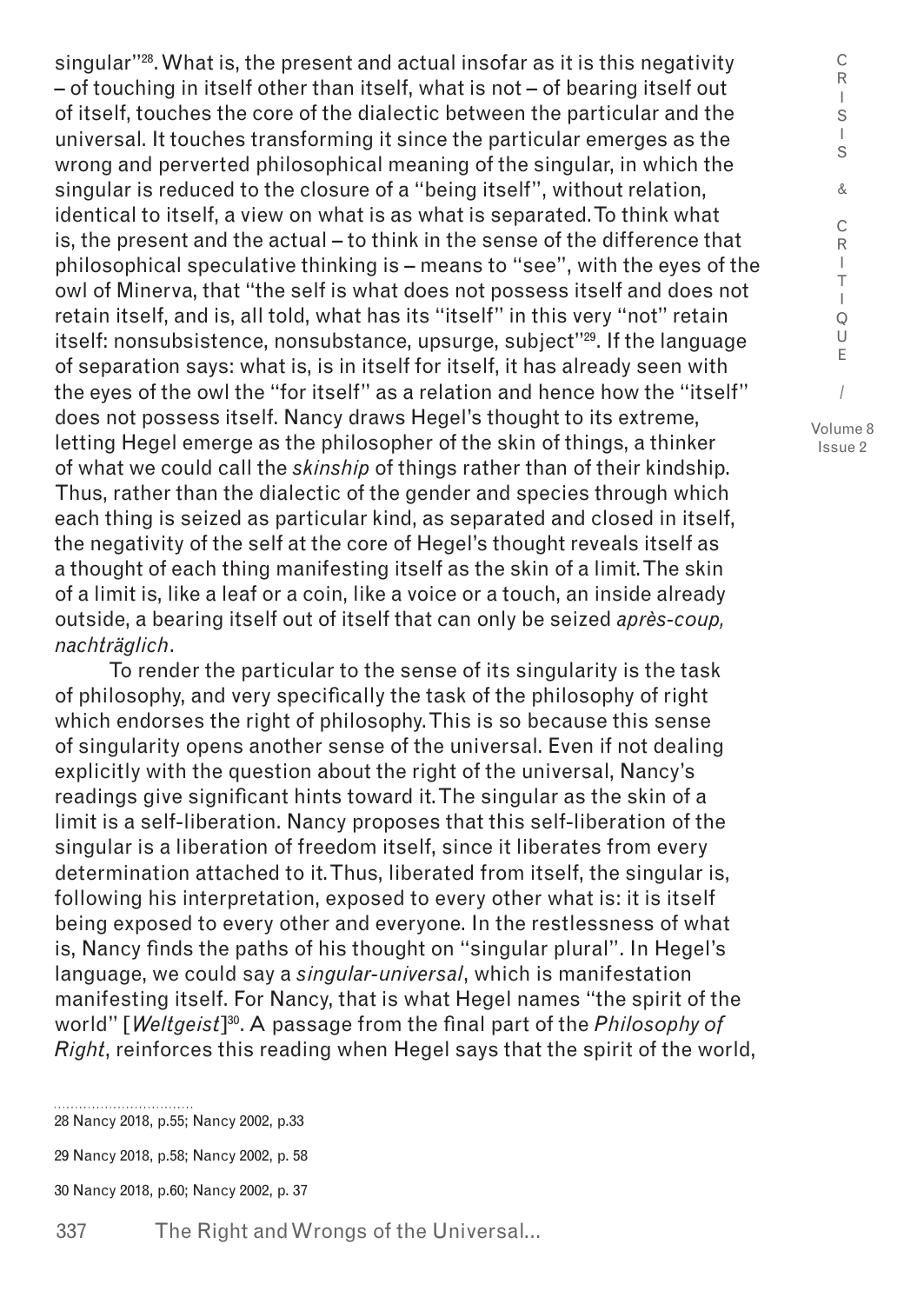which is also called "universal" spirit arises out [*sich hervorbringt*] of the dialectic of the finitude of spirits, manifested in their deeds and destinies in their relations to one another<sup>31</sup>. Hegel does not affirm that the spirit of the world emanates or manifests itself in particular forms, i.e, states and peoples but that it arises out from their relations to one another. The universal spirit, which is the very spirit of the universal arises from relations rather than is defined as an eternal external spirit which causes particular forms of existence and shapes their relations. Having in mind Nancy's readings, the speculative way of knowing that according to Hegel, philosophy names, proposes a right to the universal when the wrong of an abstract dialect of the particular and universal orients concepts and ideas about the universality of rights.

But still a question – of course among many others – remains, namely the question of the reason of this philosophical wrong, that marks the history of western philosophy, and further the history of Modernity, the philosophical wrong of reducing the singular to the particular and abstracting the universal and its universalism, isolating it from the force of what is. This question can only begin to be asked departing from the relation between wrong and right – a question that is quite central in Hegel's outline of a *Philosophy of Right*.

In his studies on the tragic in Hegel's *Philosophy of Right*, Jean-Louis Veillard-Baron insisted that it rests on the necessity of evil and of wrong for the sake of actualizing the possibility of the idea of right<sup>32</sup>. No right without wrongs; it is because "(to err is human; to forgive divine)", recalling the poetical parenthesis of the American poet e.e. cummings $33$ , that it is human to have the truth of right as the oldest and closest to the human. That would be the tragic "law" of Hegel's dialectical philosophy of right. Hegel's thought exposes the tragedicity of dialectic. Wrong, unright,

31 Hegel 2008, p.315.

32 Ce tragique consiste spécifiquement en ce que la possibilité de la realization effective de l'idée du droit implique la nécéssité de son contraire, le mal. Hegel 1999, p.34. See also Vieillard-Baron 2007, pp. 43–66.

33 Cummings 2016.

"why must itself up every of a park anus stick some quote statue unquote to prove that a hero equals any jerk who was afraid to dare to answer "no"? quote citizens unquote might otherwise forget(to err is human; to forgive divine)that if the quote state unquote says "kill" killing is an act of christian love. "Nothing" in 1944 AD "can stand against the argument of mil itary necessity"(generalissimo e) and echo answers "there is no appeal from reason"(freud)—you pays your money and you doesn't take your choice. Ain't freedom grand"

338 The Right and Wrongs of the Universal...

I S I S & C R I T  $\mathbf{I}$ Q U E / Volume 8 Issue 2

C R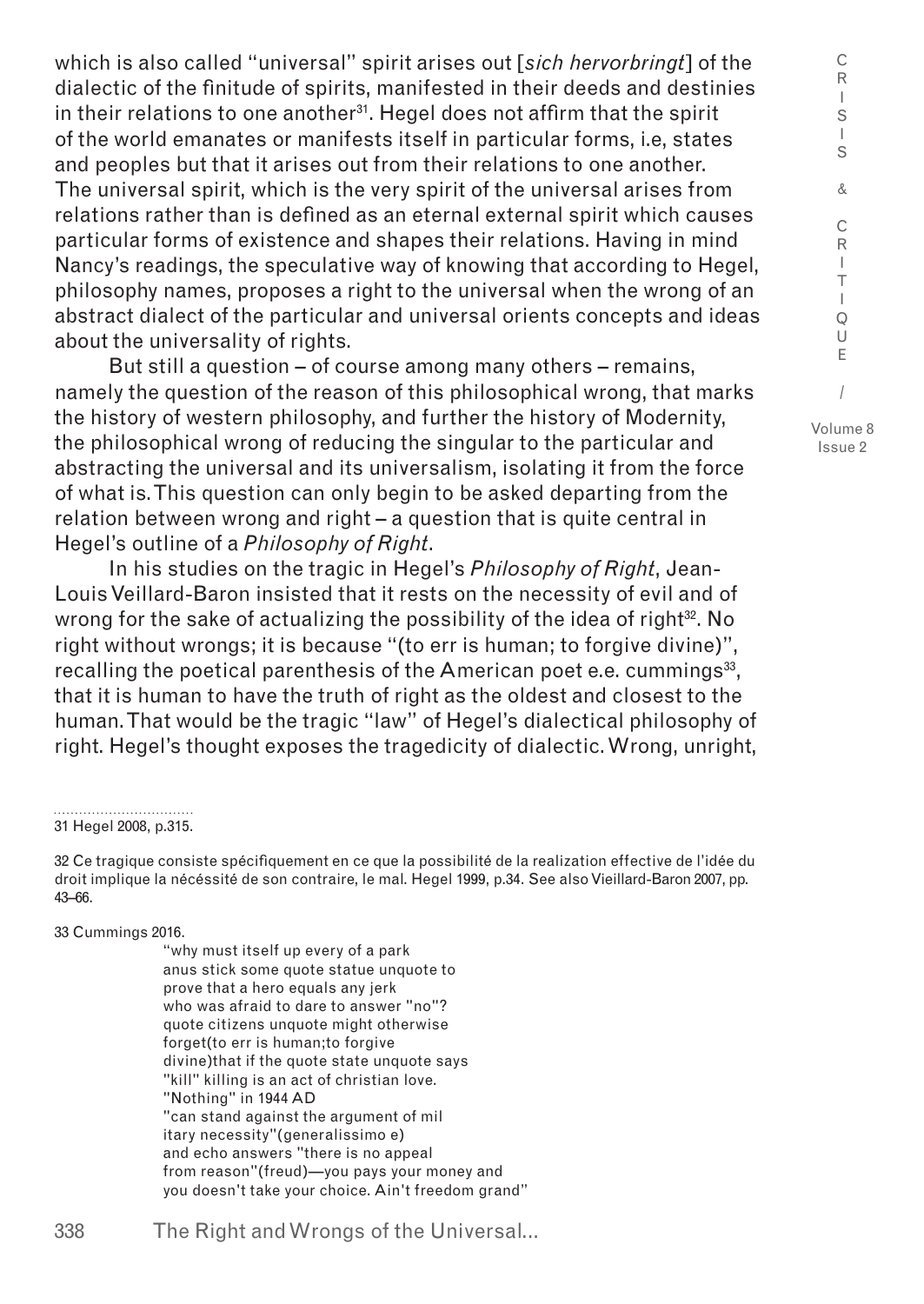[*Unrecht*], is presented in the *Philosophy of Right* in three different kinds: it can receive "the form of a semblance" of right, "when right is something particular and therefore manifold in contrast with its intrinsic [*an sich*  seiend] universality and simplicity"<sup>34</sup>. Wrong as semblance of right has to do with the positing of the essence as something self-subsistent, without relation. A second kind of wrong is the fraud, in which a semblance is created to deceive the other. In fraud, Hegel says, "right is in my eyes only a semblance"35. It is right that appears as semblance, from the point of view of wrong, which is again the point of view of the particular, "my" point of view. The third kind of wrong, of unright, is coercion and crime. Here, the wrong is desired and intended without any semblance of right. Wrong, unright or injustice – *Unrecht* – can be non-malicious and malicious; a wrong can be done without negating universal right but solely the particular will. Hegel's example places the discussion in the realm of simple predications: "a rose is not red", the phrase can be wrong, but it still says right, namely that a rose has a color. In relation to a right, non-malicious wrong arises when the particular holds that what s/he wants is right. In this first kind of non-malicious wrong at the core of "civil injustice", albeit two parts may have opposed interests and take the own right to be right, the truth of right is not denied. That is why it is possible to turn wrong into right by means of the acceptance of a *Sollen*, an ought to be right<sup>36</sup>. Fraud means in its turn the more substantial wrong of reducing the universal to a mere semblance by the particular will, denying the universality – and as Hegel says, the simplicity – of the truth of right. In coercion and crime, which is wrong "in the full sense of the word", "there is no respect either for right in itself or from what seems right to me", here both sides, the objective and subjective, are infringed37. Hegel's discussions about wrong [*Unrecht*] points toward the tragic impossibility to avoid evil, an impossibility which is metaphysically anchored on the inexorability of finitude as condition for the actualization of infinite possibility. Hegel's tragic dialectic has deep Christian roots, and it is not to surprise when he refers to Jacob Böhme in the *Encylopedia* as the one who "…conceived selfhood [*Ichheit*] as pain and torment and as source of nature and spirit". This is the tragedy of freedom, the tragedy of the infinitization of the infinite, only actual through its finitization, thus life is in death. A quote from Hegelian Georges Bataille sums up well this sense of tragic in Hegel's thought, when he affirms "Life will be lost

34 Hegel 2009, p. 94

35 Ibid.

36 See here Marquard 1964, p.103

37 Hegel 2008, p.97

339 The Right and Wrongs of the Universal...

C R I S I S & C R I T I Q U E / Volume 8 Issue 2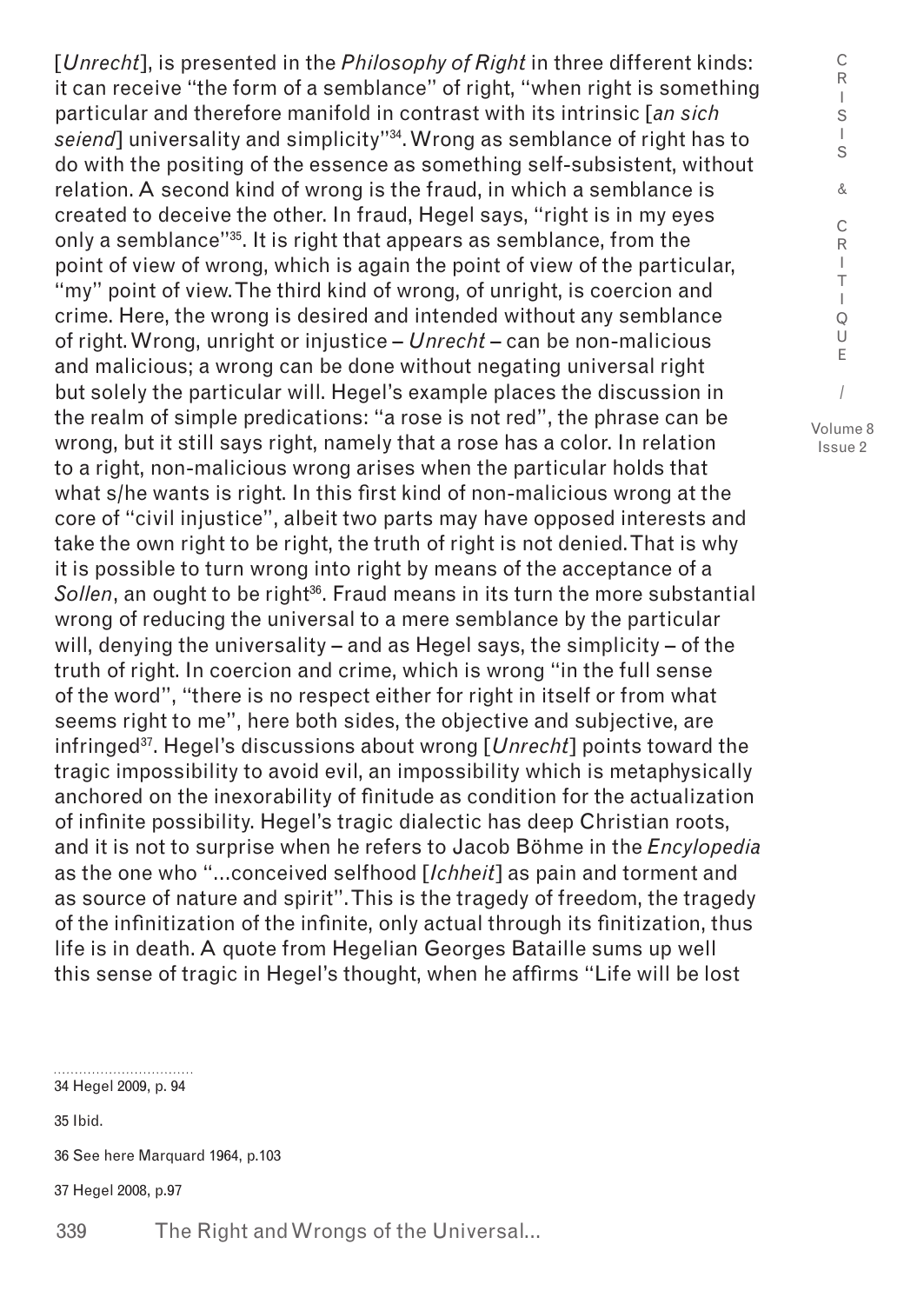in death, the rivers in the ocean, the known in the unknown"38. The tragic necessity of finitude, of wrong and evil for the actualization of the truth of right emerges in different dimensions in the *Philosophy of Right*. Poverty and the rabble, a topic of the Philosophy of Right that received recently the most illuminating reading and discussion by Frank Ruda<sup>39</sup>, are tragic elements in the truth of right. Further tragic elements are religious fanatism, the singularity of the states that engenders the necessity of war and the contingency of war. In Hegel's account for these different levels of wrong, the tragic knot lies in the dialectic of the particular or contingent and the universal.

To see the singular as particular, to do wrong to it philosophically would obey the tragedicity in Hegel's thought. Thus, singularity as selfliberation of freedom itself is manifestation and actualization appearing in its own movement afterwards, *après-coup, nachträglich*, as what has posited and established itself as something separated in itself, as particular. The philosophical task according to Hegel is to think with the vision of the owl of Minerva, to assume the negativity that constitutes the tragic way the actualization of the actual gives itself, withdrawing in the given while being seized, demanding of the speculative way of knowing a language capable to apprehend in the actual the movement of actualization, and try to say it, even if in an anti-language – Hegel's language, in the sense Adorno called Hegel's text an anti-text<sup>40</sup>. The task is to seize in this tragic movement the passage from one to another, from the actualizing to the actual, from the coming to be to what is giving itself as what came to be, the passage from theory to praxis, from the singular to the universal, as one and the same, as the skin of a limit, as a sheet of paper. Maybe a way to do right to Hegel's *Philosophy of Right* in times as ours when the right of the universal suffers the wrong of the universality and universalism of right, and thereby to find a path to give right to philosophy is to rethink the discussion that opens the last section of the book that handles World history. Hegel speaks of the three ways universal spirit exists: art, religion and philosophy. Each of these forms or ways exists out from respective elements: universal spirit exists in art in the element of intuition and imagery, in religion it exists in the element of feeling and representation, and in philosophy, universal spirit exists in the element of free and pure thinking<sup>41</sup>. A suggestion would be to understand art, religion and philosophy, when considering the former reflections about Hegel's singular universal, as three ways to experience a view of

39 Ruda 2011.

40 Adorno 2003, 1993.

41 Hegel 2008, pp. 315, 316

340 The Right and Wrongs of the Universal...

S I S & C R I T I Q U E / Volume 8

Issue 2

C R I

<sup>38 &</sup>quot;La vie va se perdre dans la mort, les fleuves dans la mer et le connu dans l'inconnu", Bataille 1952, p.119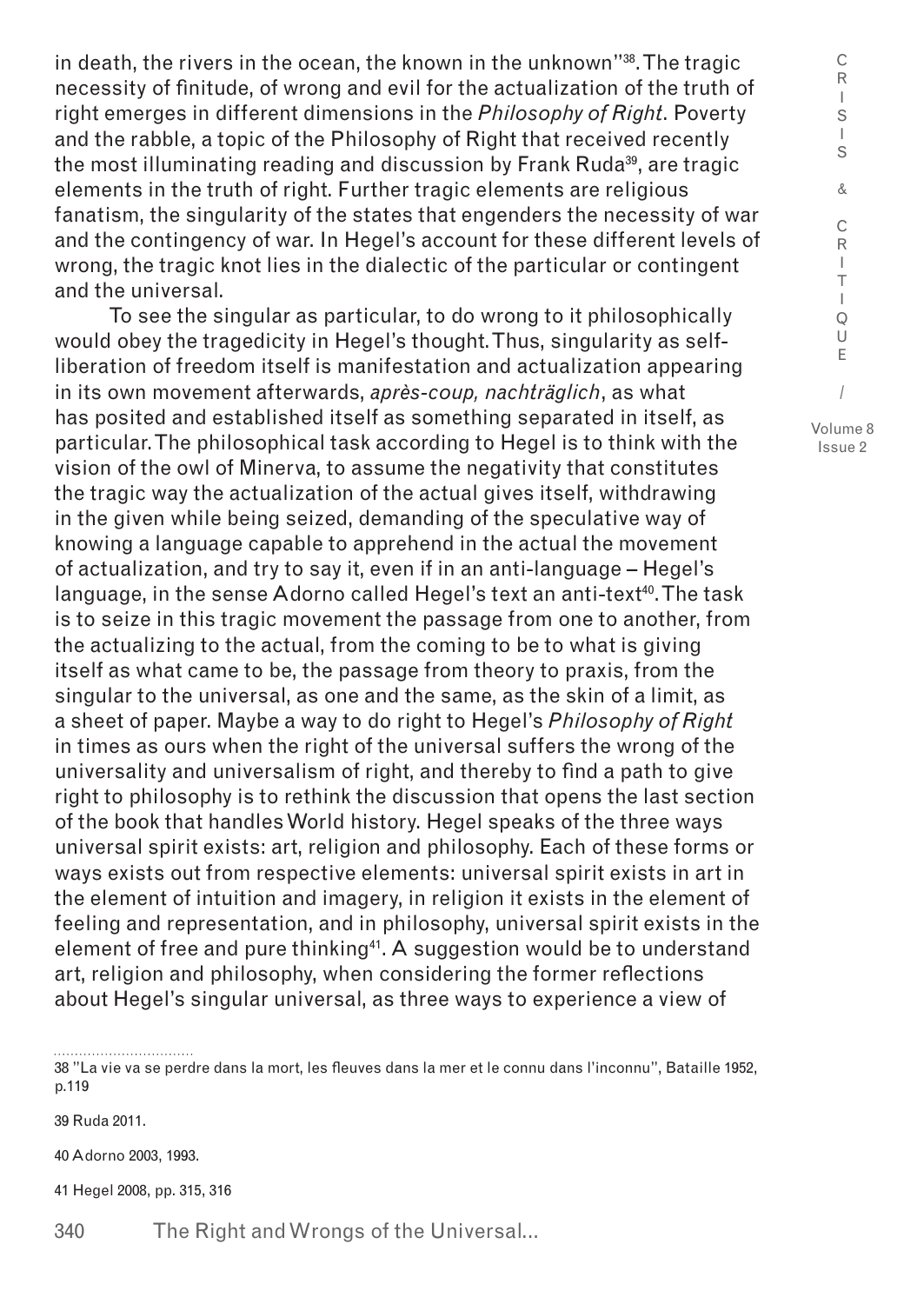the actualization in the actual, of the movement of manifestation in the manifested, of action *in actu*. Three forms of seizing the withdrawal of the movement in the moved, which indicate a way of dealing with the difficult question about the relation between theory and praxis. Thus, each one of these forms – art, religion and philosophy – when considered from the viewpoint of their elements can be seen as passages from theory to praxis and from praxis to theory. Not praxis without or beyond the wrongs of theory, not theory to correct the wrongs of praxis, not theory on praxis or the praxis of theory, but a thinking sensibility and sensible thoughts on the passage of one to the other, a passage that can only be "seen", "felt", "thought freely" *après-coup, nachträglich.* In times as ours, dealing with so many philosophical wrongs due to a civilizational blindness for the singular-universal, an universal that should better be called plural as Nancy proposed, maybe what can turn these wrongs into right is a view that seizes the *passage* from theory to praxis *while passing*, in art, religion and philosophy. At least in the attempt to understand why Hegel opened up a thought on the singular universal departing from a owl-view on the tragic dialectic of the present and actual, of what is, now.

To "finish" this outline of a reading of Hegel's Outlines to a *Philosophy of Right*, I would like to quote a poem by the Brazilian poet and theoretician of translation, Haroldo de Campos, who composed a poem with Hegel's own passages and words from the *Phenomenology of the Spirit.* This poem "by" Hegel can be read as an outline to Hegel's thought on the right of the singular-universal which perhaps is nothing but what is, now.

## **Dialectic of the now – 1**

the now which is night is pre- (suspensive) -served that is is treated as that by which to us it gives itself: like an exsistent but to us it first shows itself much

S I S & C R I T  $\mathbf{I}$ Q U E / Volume 8 Issue 2

C R  $\mathbf{I}$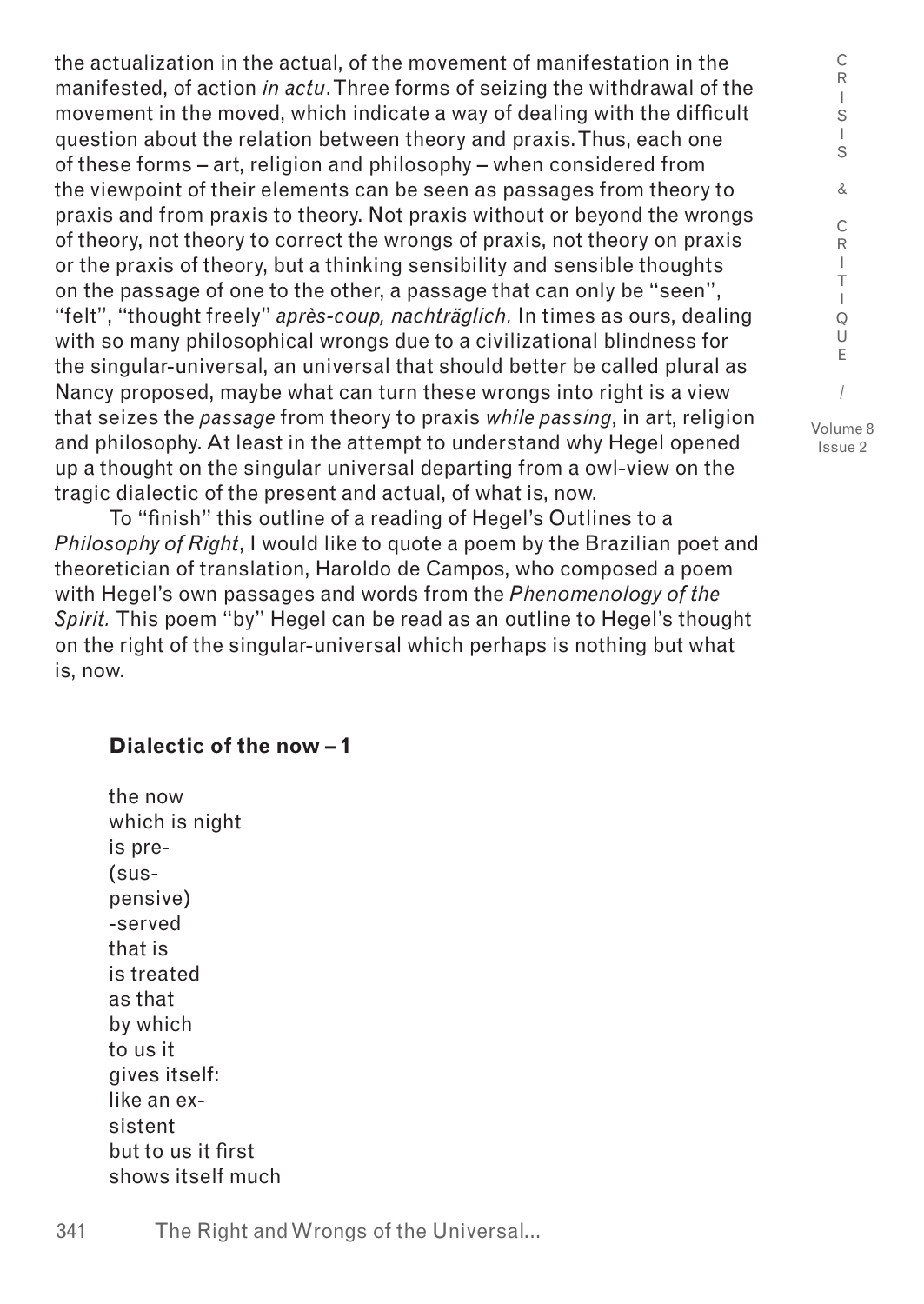| more as a                 | C<br>$\mathsf R$  |
|---------------------------|-------------------|
| non-ex-                   | I.                |
| sistent                   | S                 |
|                           | T<br>$\mathbb S$  |
| the now                   |                   |
| itself                    | &                 |
| surely                    | C                 |
| sonserves itself          | R                 |
| but like that             | $\mathbf{I}$<br>T |
| which is not              | $\mathbf{I}$      |
| night:                    | $\mathbb Q$       |
| in that it also           | U<br>E            |
| is conserved              |                   |
| as equal as               | $\overline{1}$    |
| the day                   | Volume 8          |
| that now                  | Issue 2           |
| it is                     |                   |
| like that                 |                   |
| which                     |                   |
| is not day nor            |                   |
| like a                    |                   |
| negative in               |                   |
| general                   |                   |
| this                      |                   |
| - which conserves itself- |                   |
| is not                    |                   |
| now                       |                   |
| therefore an              |                   |
| im-mediate                |                   |
| but yes, an               |                   |
| inter-mediate             |                   |
| because it is             |                   |
| in the way of one         |                   |
| which is maintained       |                   |
| and conserved             |                   |
| by determination          |                   |
| crossing                  |                   |
| that is:                  |                   |
| because an other          |                   |
| - the day and the night - |                   |
| is not                    |                   |
|                           |                   |
| thus, here as             |                   |
| it is                     |                   |
|                           |                   |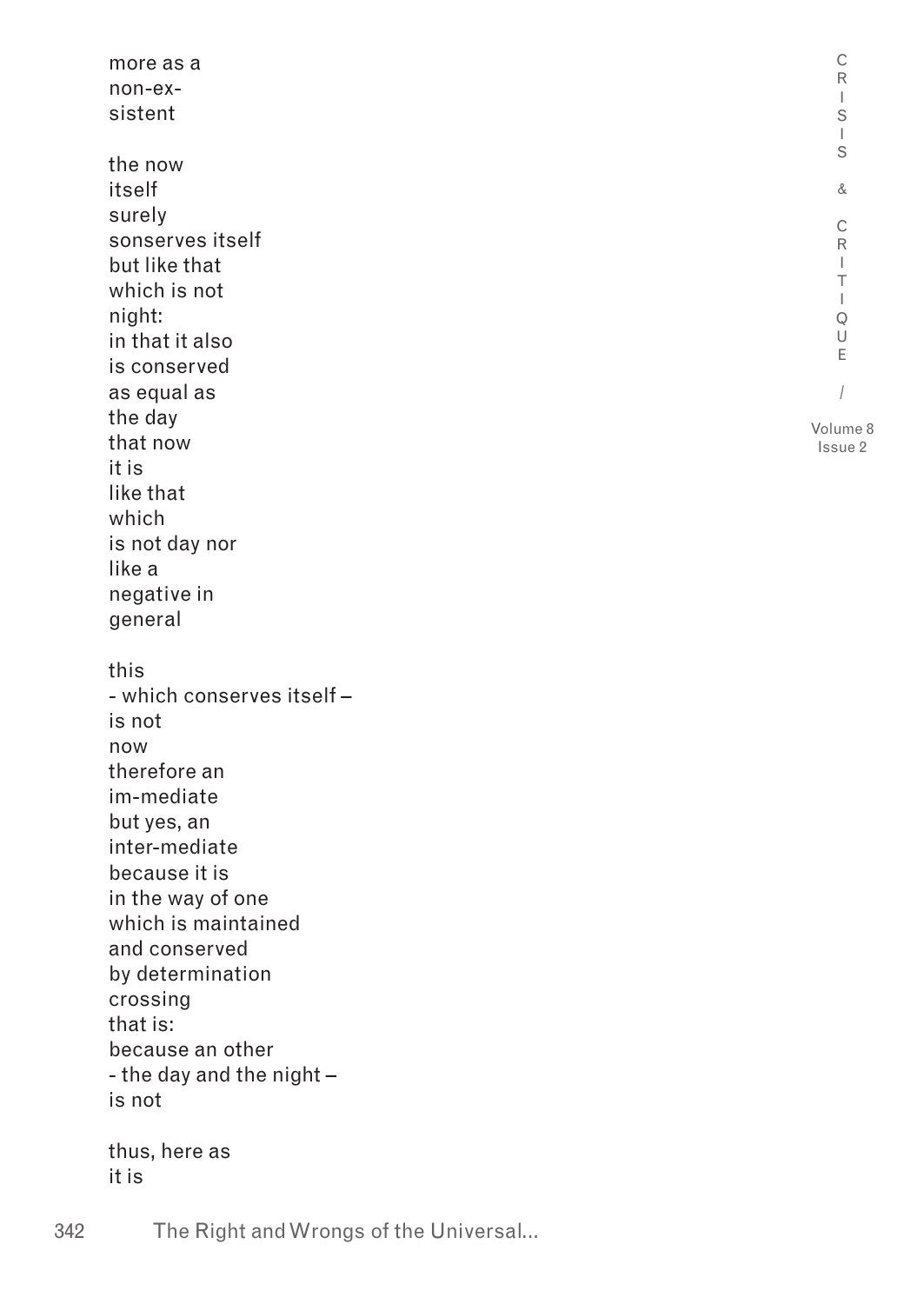C R I S I S & C R I T I  $\Omega$  $\cup$ E / Volume 8 Issue 2 as always - so simply as before – now: and in this simplicitude equivalently in-differently to that by its ground is at play: as well as night and day none of which is their being nor is it night and day: by this its being-other does not let itself be affected: a simplicitude just like which is before the negation - not being this nor that – a not-this equivalently in-different to being this or that we name it a universal: the universal which is because in fact the true of the sensible certainty<sup>42</sup>.

## 42 Campos 1997